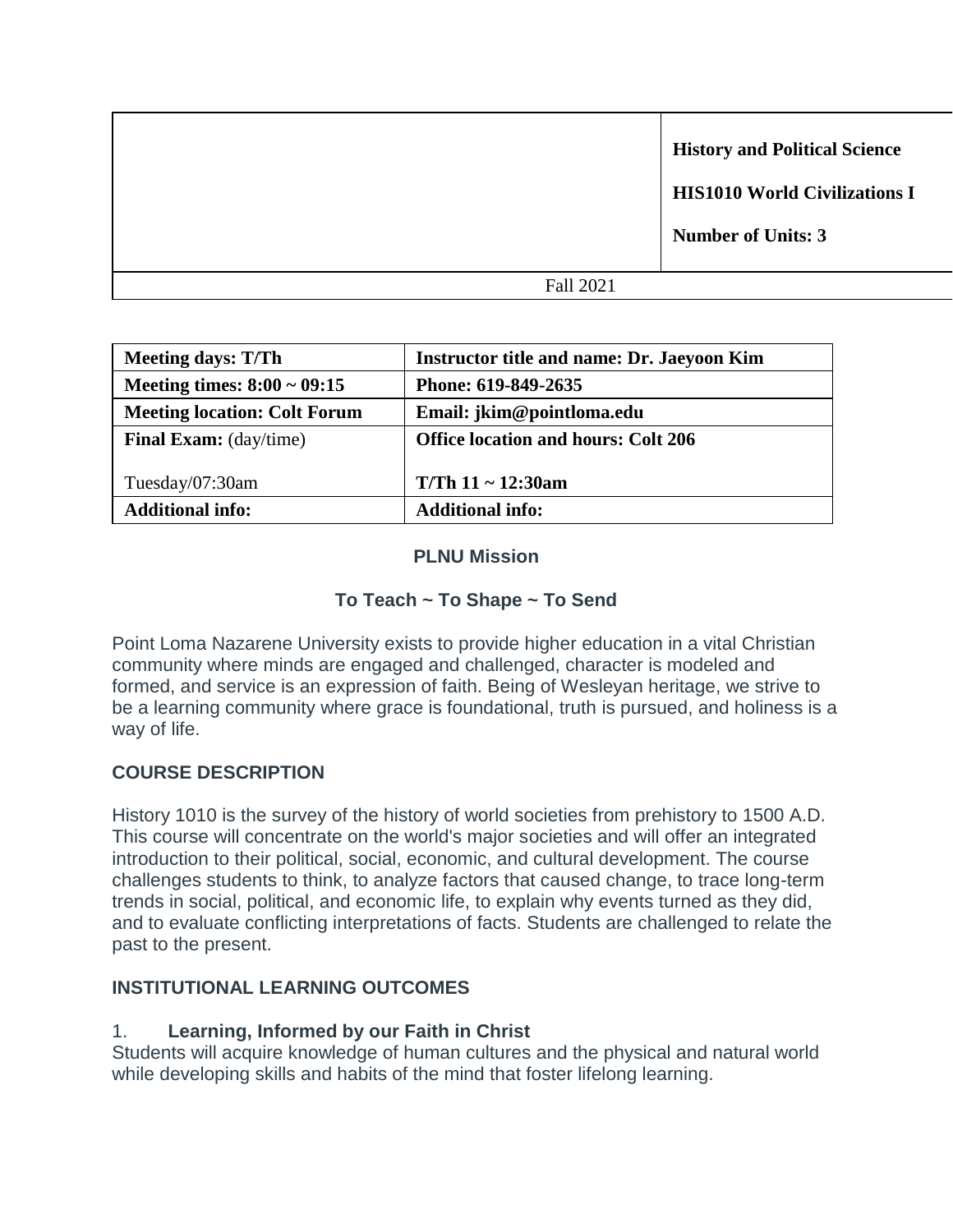# 2. **Growing, In a Christ-Centered Faith Community**

Students will develop a deeper and more informed understanding of others as they negotiate complex professional, environmental and social contexts.

# 3. **Serving, In a Context of Christian Faith**

Students will serve locally and/or globally in vocational and social settings.

# **HISTORY PROGRAM LEARNING OUTCOMES**

Students who complete the program in History will be able to:

- Complete a substantial historical project autonomously.
- Demonstrate the relationship between primary and secondary materials by assessing a

historian's work and recognizing the evidence used to construct that historical argument.

- Present and analyze, in written or oral presentation, different perspectives on an event from the past.
- Have an academic transcript that shows courses with content that ranges over time, space, culture, and qualitative and quantitative historical methods.

 Find appropriate materials online, in a library, or in the community and know how to cite them.

# **COURSE LEARNING OUTCOMES**

The following student learning outcomes will be met in this course:

Students completing this class should be able to:

1. analyze significant primary texts concerning early world civilizations.

2. evaluate political, geographic, economic, social, cultural, religious, and intellectual institutions, structures, and processes across a range of historical periods and cultures.

3. identify and analyze traditions of citizenship and governmental responsibilities to citizens.

4. develop effective communication skills by sharing their interpretations of the past in a variety of written and/or oral assignments.

5. examine historical developments with a particular emphasis on values and ethical choices, in light of being responsible citizens.

Learning Outcome is assessed through measures such as examinations (objective and/or essay), writing assignments, quizzes, and participation in discussions.

*Foundational Explorations (General Education) Learning Outcome: Students who complete this FE course will demonstrate an understanding of the complex issues faced by diverse groups in global and/or cross-cultural contexts. Assessed with various assignments.*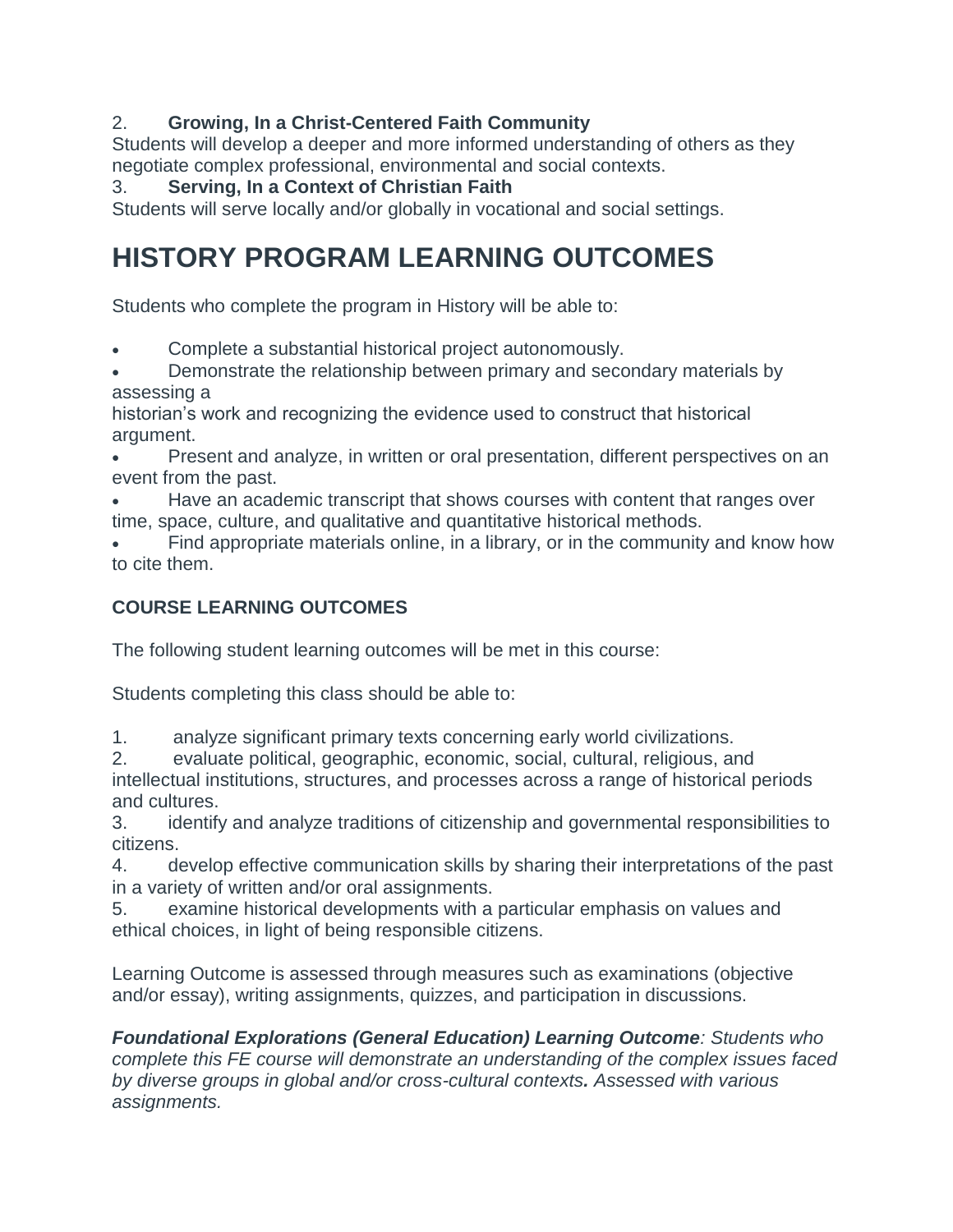# **COURSE CREDIT HOUR INFORMATION**

In the interest of providing sufficient time to accomplish the stated Course Learning Outcomes, this class meets the PLNU credit hour policy for a \_3\_ unit class delivered over 16 weeks. Specific details about how the class meets the credit hour requirement can be provided upon request. (Based on 37.5 hours of student engagement per credit hour.)

| Category                                         | <b>Time Expectation in Hours</b> |  |  |  |  |
|--------------------------------------------------|----------------------------------|--|--|--|--|
| Participation in Class Discussions, Groups, etc. | 45                               |  |  |  |  |
| <b>Reading Assignments</b>                       | 40                               |  |  |  |  |
| <b>Written Assignments</b>                       | 20                               |  |  |  |  |
| Other Assignments & Learning Activities          | 20                               |  |  |  |  |
| Quizzes, Surveys                                 |                                  |  |  |  |  |
| <b>Total Hours</b>                               | 120                              |  |  |  |  |

| <b>Distribution of Student Learning Hours</b> |  |  |
|-----------------------------------------------|--|--|
|                                               |  |  |

#### **Required Texts:**

Jaeyoon Kim, *Essentials, Links, and Influences: Timeless Readings from World Civilizations to 1500* (Second Edition), Cognella, 2020

Robert van Gulik, *Judge Dee at Work: Eight Chinese Detective Stories* (University of Chicago Press).

**Format:** The general format of this course will be lectures, discussions, and films on each class. Regular class attendance and, for most students, energetic note taking are required. I am a firm believer that listening and note taking are important and overlooked skills in the educational experience. For each lecture, I will identify a number of **key terms**, which should help to highlight the most significant points of the lecture. These terms, taken cumulatively, are the building blocks of important analytical skills and you will be tested on them. During lecture, you are encouraged to ask questions. If you miss a lecture, then you need to copy the notes from one of your classmates.

#### **Course Grading, Exams, and Assignments:**

#### **Reading Assignments and Discussions (300 Points)**

You are expected to engage with weekly readings carefully and critically and participate actively in class discussions. Failure to attend class and participate in discussion will result in a deduction from your final grade. You should use assigned readings from your texts as guides for discussion. Students should bring their assignments and readings to the class. Each week students will also upload answers from assignments and participate in online discussions with classmates that are related to the week's readings. You need to answer the questions from your assigned readings and post 2 participatory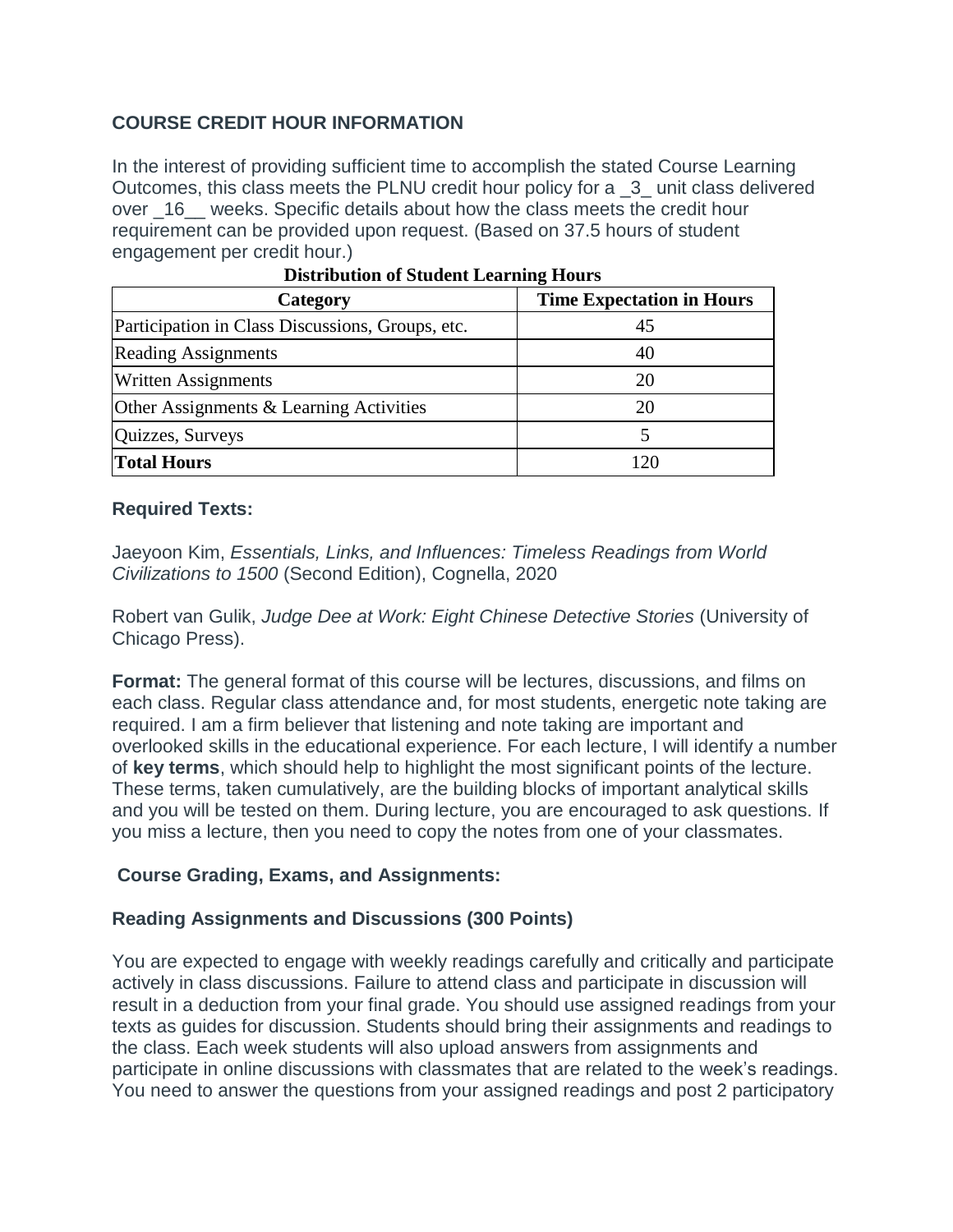replies to other students' posts. *You must submit your initial post before you will see your peer's posts.* **Discussions and participation represent 30% of the overall course grade.**

#### **Group Project**

The purpose of the assignment is to make the student research, analyze and explain the historical significance of various topics through its references from main reading assignment, *Judge Dee*. **The Group Project represents 25% of the overall course grade.**

 **Group Project Online Discussions (100 Points):** You will need to read *Judge Dee at Work: Eight Chinese Detective Stories* for your book review group project. Your project must focus on **topic/theme** described in Judge Dee. (Your group topic/theme is assigned on Canvas) Each group member must find particularly interesting or helpful, referring liberally to specific passages from the book to illustrate the topic/theme (be sure to note the page and line numbers so that your classmates can locate cited passages easily). Please post references and also post participatory replies to analyze the references. For example, if your group topic/theme is "Chinese Culture," and a group member Jae posted a reference from page 2, chapter 1, "Judge Dee gave a sign to clerk to refill the teacups," (p.2) you need to analyze this reference to mention about Chinese culture on tea drinking and post your reply. Research about the tea drinking in China using all kinds of secondary sources. Each group member must find references and research findings related to referenced quotes. **Like a whole class discussion, you need to post your own findings of references/examples. Then, you need to post 2 participatory replies (analyzing the references/examples) to other students' posts. To find out your group members, click People tab and click group tab from your Canvas to search your group members' names.**

 **Group Oral Presentation -Reconstruction of the Past (150 Points):** You will need to read a *Judge Dee at Work: Eight Chinese Detective Stories* for your book review group presentation. Your group presentation should be based mostly on the *Judge Dee at Work* on the reconstruction. You could use supplemental sources such as your textbook, history books, or internet sources to support your presentation. But your presentation **must be** based on the historical sources, and you must include one page of citations. You need to collaborate with your group members to prepare the presentation. Everyone is supposed to participate in the presentation.

**Examinations (450 Points): 2** exams will be presented during the semester.

1stexam worth 200 points and  $2<sup>nd</sup>$  worth 250 points.

**Make-ups:** Make-up examinations, quizzes, and assignments are both burdensome on me and unfair to the remainder of the class, and for both reasons make-ups are not readily given. Exceptions for good cause are allowed, but you should be prepared to provide written verification of any incident preventing you from not taking an exam on the designated day. Make-up exams may have a different format from the original one.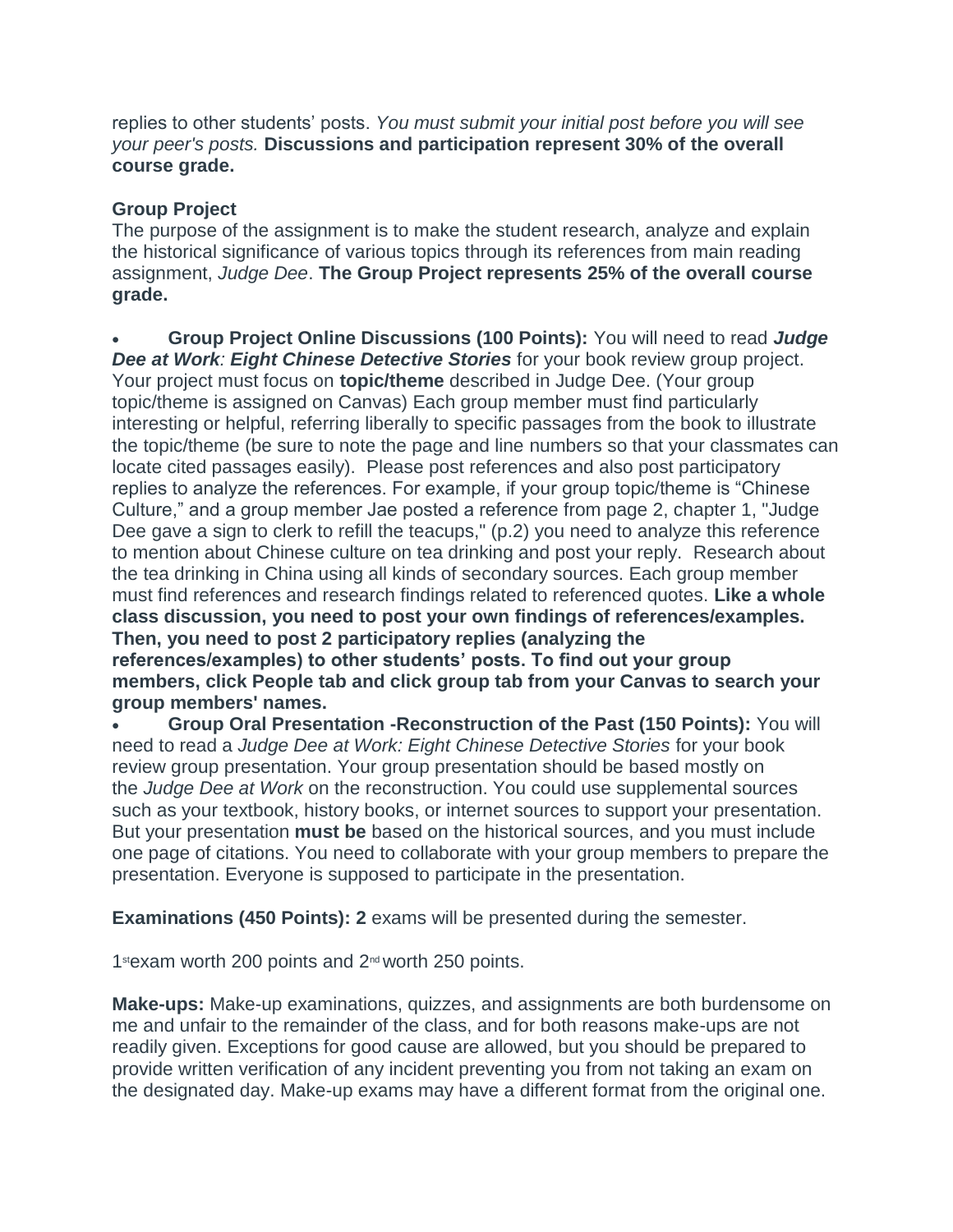# **LATE ASSIGNMENTS**

All assignments are to be submitted by the due dates. There will be a 10% reduction of possible points for **each day** an assignment is late and assignments will **not be** accepted for credit four days after the due date. If missing assignments result in the failure to meet learning outcomes, students may receive a letter grade reduction on the final grade in addition to the loss of points for missing work. Assignments will be considered late if posted after the due date and time using Pacific Standard Time. No assignments will be accepted after midnight on Sunday night, the last day of class.

Exceptions for extenuating circumstances must be pre-approved by the instructor and the program director.

# **ASSESSMENT AND GRADING**

Student grades will be posted in the Canvas grade book no later than midnight on Tuesday of each week beginning in Week Two of this course. It is important to read the comments posted in the grade book as these comments are intended to help students improve their work. Final grades will be posted within one week of the end of the class. Grades will be based on the following:

| A 93-100      | $B + 87-89$   | $C+77-79$     | $D+67-69$     | F Less than 59 |
|---------------|---------------|---------------|---------------|----------------|
| $A - 90 - 92$ | B 83-86       | $IC$ 73-76    | $ D 63-66 $   |                |
|               | $B - 80 - 82$ | $C - 70 - 72$ | $D - 60 - 62$ |                |

**Standard Grade Scale Based on Percentages**

# **STATE AUTHORIZATION**

State authorization is a formal determination by a state that Point Loma Nazarene University is approved to conduct activities regulated by that state. In certain states outside California, Point Loma Nazarene University is not authorized to enroll online (distance education) students. If a student moves to another state after admission to the program and/or enrollment in an online course, continuation within the program and/or course will depend on whether Point Loma Nazarene University is authorized to offer distance education courses in that state. It is the student's responsibility to notify the institution of any change in his or her physical location. Refer to the map on State [Authorization](https://www.pointloma.edu/offices/office-institutional-effectiveness-research/disclosures) to view which states allow online (distance education) outside of California.

# **INCOMPLETES AND LATE ASSIGNMENTS**

All assignments are to be submitted/turned in by the beginning of the class session when they are due—including assignments posted in Canvas. Incompletes will only be assigned in extremely unusual circumstances.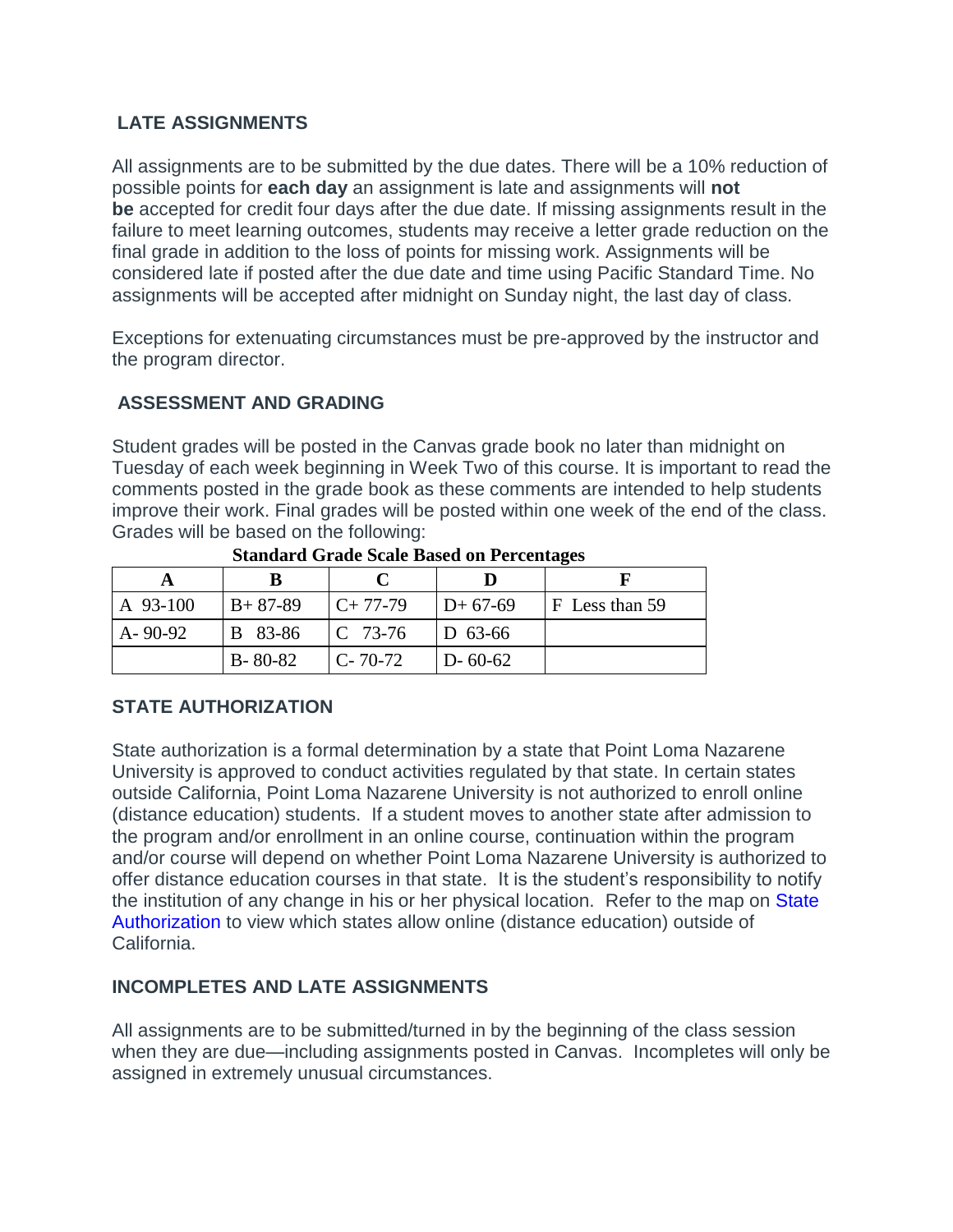#### **PLNU COPYRIGHT POLICY**

Point Loma Nazarene University, as a non-profit educational institution, is entitled by law to use materials protected by the US Copyright Act for classroom education. Any use of those materials outside the class may violate the law.

#### **PLNU ACADEMIC HONESTY POLICY**

Students should demonstrate academic honesty by doing original work and by giving appropriate credit to the ideas of others. Academic dishonesty is the act of presenting information, ideas, and/or concepts as one's own when in reality they are the results of another person's creativity and effort. A faculty member who believes a situation involving academic dishonesty has been detected may assign a failing grade for that assignment or examination, or, depending on the seriousness of the offense, for the course. Faculty should follow and students may appeal using the procedure in the university Catalog. See [Academic Policies.](http://catalog.pointloma.edu/content.php?catoid=18&navoid=1278) for definitions of kinds of academic dishonesty and for further policy information.

#### **PLNU ACADEMIC ACCOMMODATIONS POLICY**

While all students are expected to meet the minimum standards for completion of this course as established by the instructor, students with disabilities may require academic adjustments, modifications or auxiliary aids/services. At Point Loma Nazarene University (PLNU), these students are requested to register with the **Educational Access Center (EAC)**, located in the Bond Academic Center. (EAC@pointloma.edu or 619-849-2486). The EAC's policies and procedures for assisting such students in the development of an appropriate academic adjustment plan (AP) allows PLNU to comply with Section 504 of the Rehabilitation Act and the Americans with Disabilities Act. Section 504 (a) prohibits discrimination against students with special needs and guarantees all qualified students equal access to and benefits of PLNU programs and activities. After the student files the required documentation, the EAC, in conjunction with the student, will develop an AP to meet that student's specific learning needs. The DRC will thereafter email the student's AP to all faculty who teach courses in which the student is enrolled each semester. The AP must be implemented in all such courses.

If students do not wish to avail themselves of some or all of the elements of their AP in a particular course, it is the responsibility of those students to notify their professor in that course. PLNU highly recommends that DRC students speak with their professors during the first two weeks of each semester about the applicability of their AP in that particular course and/or if they do not desire to take advantage of some or all of the elements of their AP in that course.

# **PLNU ATTENDANCE AND PARTICIPATION POLICY**

#### **Face-to-Face Format**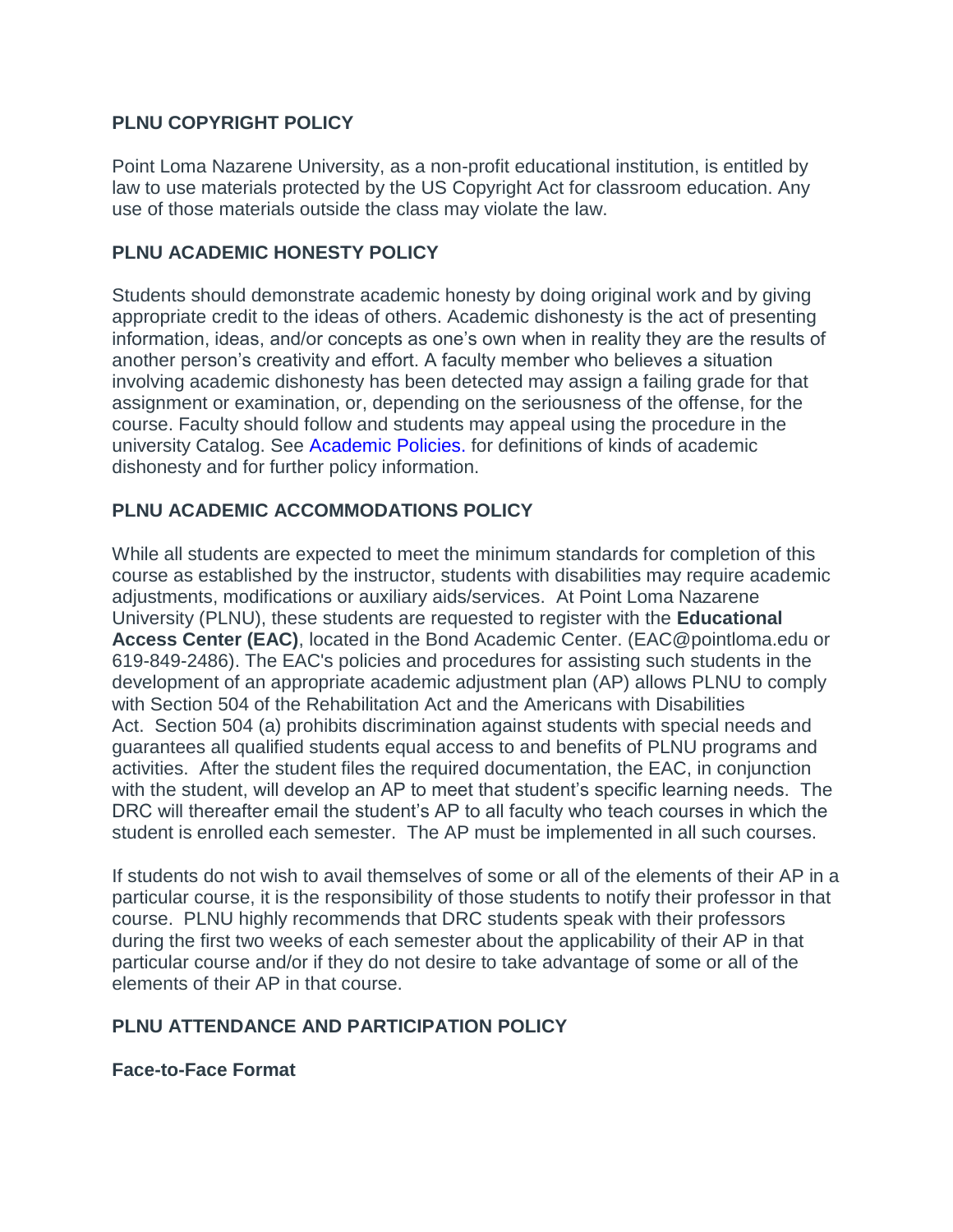Regular and punctual attendance at all classes is considered essential to optimum academic achievement. If the student is absent from more than 10 percent of class meetings, the faculty member can file a written report which may result in de-enrollment. If the absences exceed 20 percent, the student may be de-enrolled without notice until the university drop date or, after that date, receive the appropriate grade for their work and participation. See [Academic Policies.](http://catalog.pointloma.edu/content.php?catoid=18&navoid=1278) in the Undergraduate Academic Catalog.

# **Hybrid Format**

At Point Loma Nazarene University, attendance is required at all scheduled classes. Adult Degree Completion courses are taught in the hybrid format, which means some class meetings will be face-to-face and some will be online.

Attendance in the face-to-face classes is to be for the entire time of the class. Arriving late or leaving early will be considered a partial absence. A day of attendance in an online class is determined as contributing a substantive note, assignment, discussion, or submission that adds value to the course as determined by the instructor. Three days of attendance are required each week. (It may be any three days during the week.)

# **Face-to-face Portion of the Hybrid course**

In blended or hybrid courses, if a student misses one face-to-face class then the faculty member will send an email to the student and the Director of Student Success warning of attendance jeopardy. There are no exceptions to this policy.

If a student misses two face-to-face classes, the faculty member or Vice Provost for Academic Administration (VPAA) will initiate the student's de-enrollment from the course without further advanced notice to the student. If the date of de-enrollment is past the last date to withdraw from a class, the student will be assigned a grade of "F" and there will be no refund of tuition for that course.

# **Online Portion of the Hybrid Course**

If a student misses two online classes (fails to contribute to a discussion board) during the course, then the faculty member will send an email to the student and the Director of Student Success warning of attendance jeopardy. There are no exceptions to this policy.

If a student misses three online classes (fails to contribute to a discussion board by the due date) during the course, then the faculty member or Vice Provost for Academic Administration (VPAA) will initiate the student's de-enrollment from the course without further advanced notice to the student. If the date of de-enrollment is past the last date to withdraw from a class, the student will be assigned a grade of "F" and there will be no refund of tuition for that course.

1 missed F2F class = warning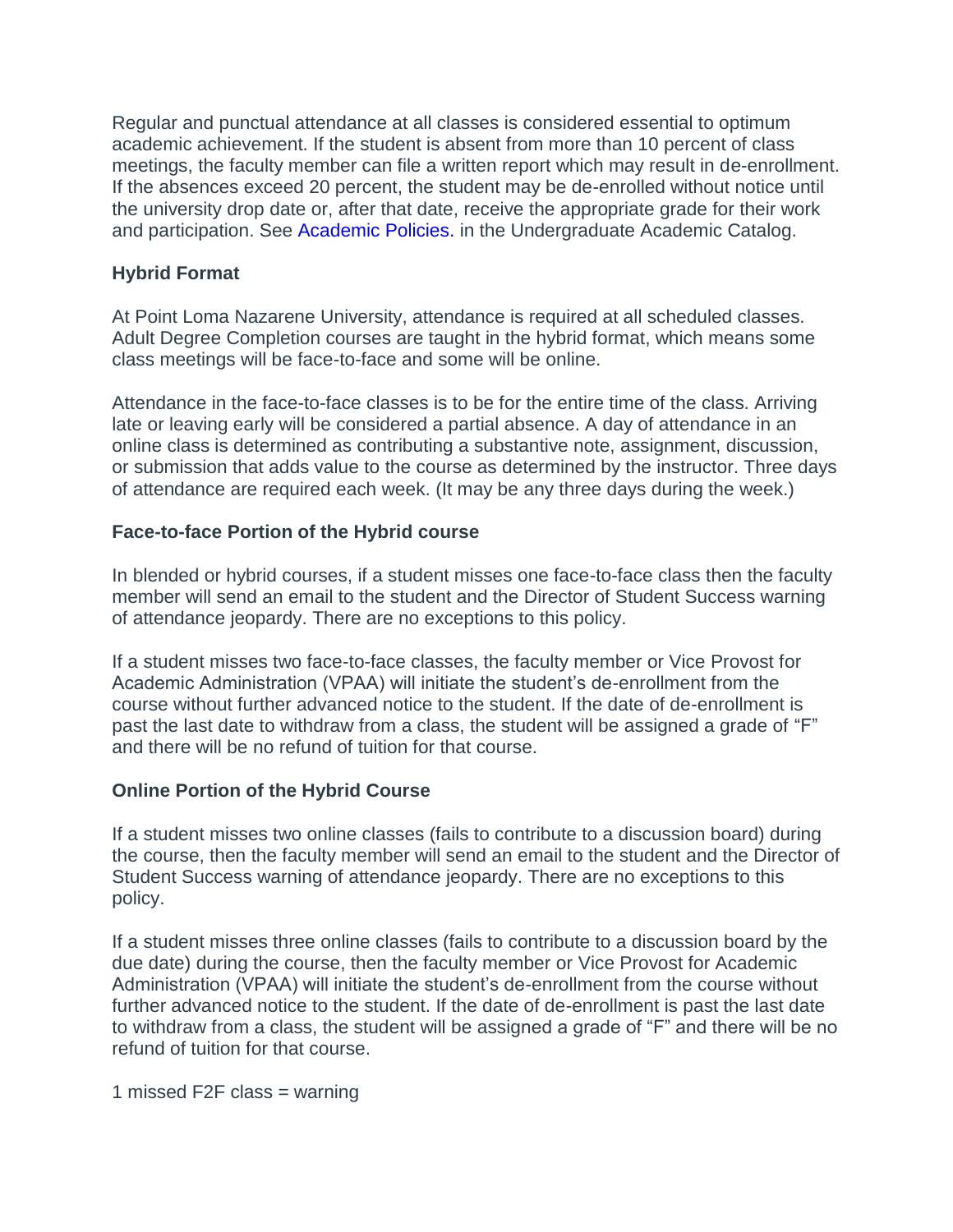- 2 missed F2F classes = de-enrollment
- 2 missed online classes = warning
- 3 missed online classes = de-enrollment

#### **Online Format**

Students taking online courses are expected to attend each week of the course. Attendance is defined as participating in an academic activity within the online classroom which includes posting in a graded activity in the course. (Note: Logging into the course does not qualify as participation and will not be counted as meeting the attendance requirement.)

Students who do not attend at least once in any 3 consecutive days will be issued an attendance warning. Students who do not attend at least once in any 7 consecutive days will be dropped from the course retroactive to the last date of recorded attendance.

#### **SPIRITUAL CARE**

Please be aware PLNU strives to be a place where you grow as whole persons. To this end, we provide resources for our students to encounter God and grow in their Christian faith.

If students have questions, a desire to meet with the chaplain or have prayer requests you can contact the [Office of Spiritual Development.](https://www.pointloma.edu/offices/spiritual-development)

#### **USE OF TECHNOLOGY**

In order to be successful in the online environment, you'll need to meet the minimum technology and system requirements; please refer to the *[Technology and System](https://help.pointloma.edu/TDClient/1808/Portal/KB/ArticleDet?ID=108349)  [Requirements](https://help.pointloma.edu/TDClient/1808/Portal/KB/ArticleDet?ID=108349)* information.

Problems with technology do not relieve you of the responsibility of participating, turning in your assignments, or completing your class work.

# Course Summary:

| Date            | <b>Details</b>                                  |     |
|-----------------|-------------------------------------------------|-----|
| Thu Sep 2, 2021 | <b>Assignment Week 1: Discussion Assignment</b> | due |
| Tue Sep 7, 2021 | <b>Assignment Week 1: Assignment</b>            |     |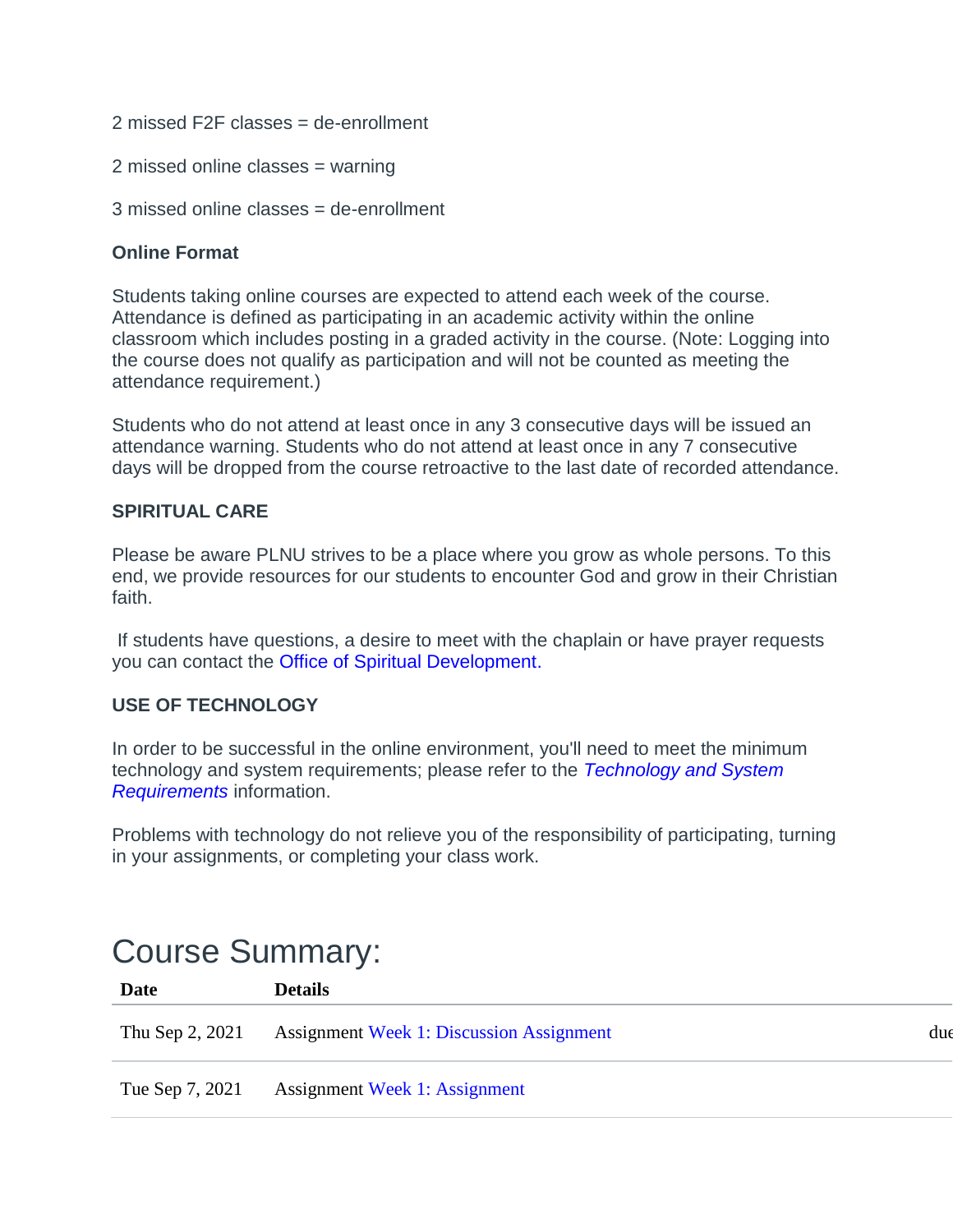| <b>Date</b>      | <b>Details</b>                                                                                                       |     |
|------------------|----------------------------------------------------------------------------------------------------------------------|-----|
| Sat Sep 11, 2021 | <b>Assignment Week 2: Discussion Assignment</b>                                                                      | due |
| Tue Sep 14, 2021 | <b>Assignment Week 2: Assignment</b>                                                                                 |     |
| Thu Sep 16, 2021 | <b>Assignment Week 3: Assignment</b>                                                                                 |     |
| Sat Sep 18, 2021 | <b>Assignment Week 3: Discussion Assignment</b>                                                                      | due |
| Tue Sep 21, 2021 | <b>Assignment Week 4: Assignment</b>                                                                                 |     |
| Sat Sep 25, 2021 | <b>Assignment Week 4: Discussion Assignment</b>                                                                      | due |
| Tue Sep 28, 2021 | <b>Assignment Week 5: Assignment</b>                                                                                 |     |
| Wed Sep 29, 2021 | Assignment Week 5: Group Project Assignment for Group 1 - Chinese Culture from<br><b>Judge Dee</b>                   | due |
|                  | Assignment Week 5: Group Project Assignment for Group 2 - Chinese Justice<br>system/Government system from Judge Dee | due |
|                  | Assignment Week 5: Group Project Assignment for Group 4 - Chinese Occupations<br>from Judge Dee                      | due |
|                  | Assignment Week 5: Group Project Assignment for Group 3 - Chinese Class system<br>from Judge Dee                     | due |
|                  | Assignment Week 5: Group Project Assignment for Group 5 - Chinese Customs from<br><b>Judge Dee</b>                   | due |
| Tue Oct 5, 2021  | <b>Assignment Week 6: Assignment</b>                                                                                 |     |
| Wed Oct 6, 2021  | Assignment Week 6: Group Project Assignment for Group 1 - Chinese Culture from<br><b>Judge Dee</b>                   | due |
|                  |                                                                                                                      |     |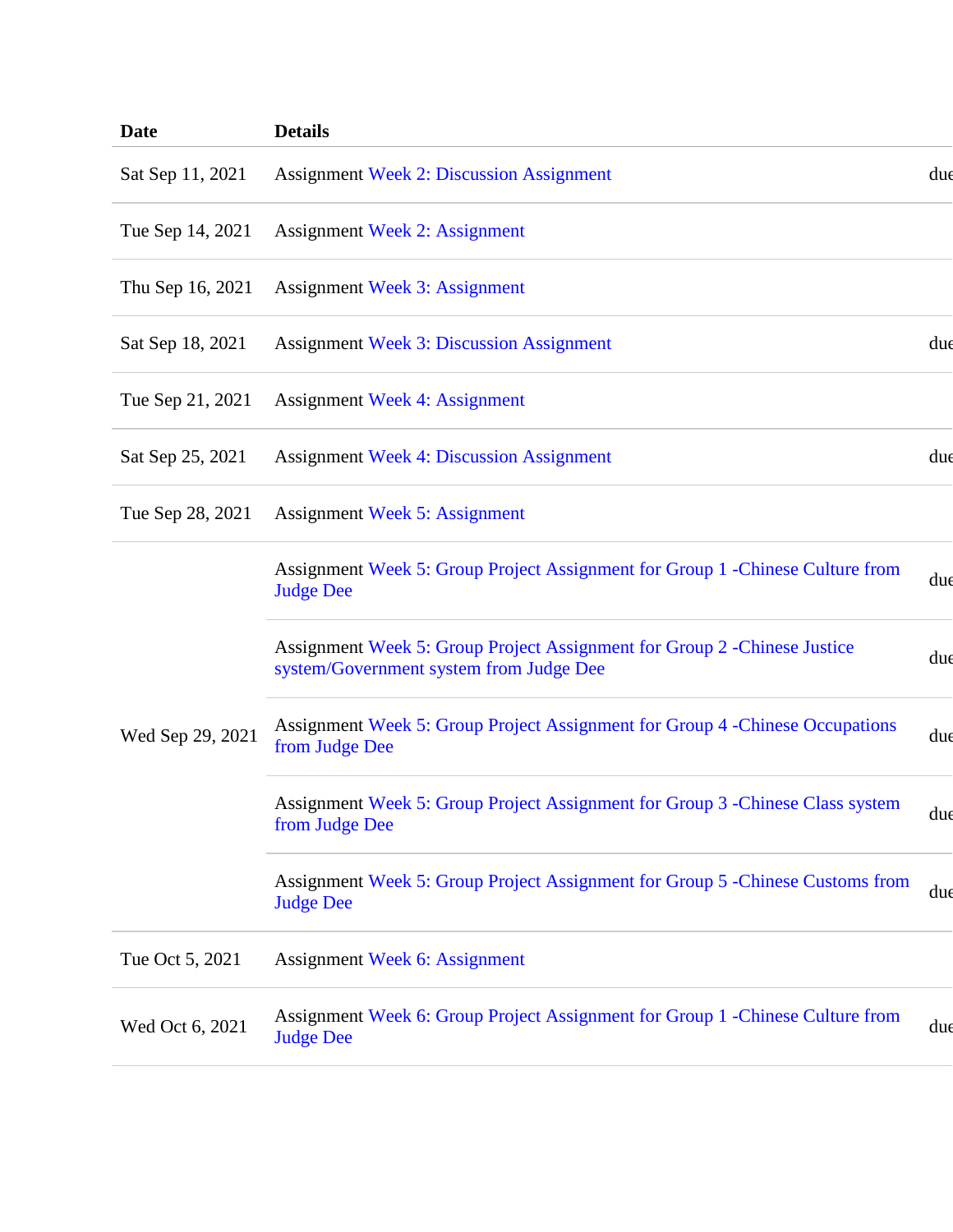| <b>Date</b>      | <b>Details</b>                                                                                                       |     |
|------------------|----------------------------------------------------------------------------------------------------------------------|-----|
|                  | Assignment Week 6: Group Project Assignment for Group 2 - Chinese Justice<br>system/Government system from Judge Dee | due |
|                  | Assignment Week 6: Group Project Assignment for Group 5 - Chinese Customs from<br><b>Judge Dee</b>                   | dud |
|                  | Assignment Week 6: Group Project Assignment for Group 3 - Chinese Class system<br>from Judge Dee                     | dud |
|                  | Assignment Week 6: Group Project Assignment for Group 4 - Chinese Occupations<br>from Judge Dee                      | due |
| Tue Oct 12, 2021 | <b>Assignment Week 7: Assignment</b>                                                                                 |     |
| Thu Oct 14, 2021 | <b>Assignment Mid-term Examination (Th)</b>                                                                          |     |
| Tue Oct 19, 2021 | <b>Assignment Week 8: Assignment</b>                                                                                 |     |
| Wed Oct 20, 2021 | Assignment Week 8: Group Project Assignment for Group 1 - Chinese Culture from<br><b>Judge Dee</b>                   | due |
|                  | Assignment Week 8: Group Project Assignment for Group 5 - Chinese Customs from<br><b>Judge Dee</b>                   | due |
|                  | Assignment Week 8: Group Project Assignment for Group 2 - Chinese Justice<br>system/Government system from Judge Dee | due |
|                  | Assignment Week 8: Group Project Assignment for Group 3 - Chinese Class system<br>from Judge Dee                     | due |
|                  | Assignment Week 8: Group Project Assignment for Group 4 -Chinese Occupations<br>from Judge Dee                       | due |
| Tue Oct 26, 2021 | <b>Assignment Week 9: Assignment</b>                                                                                 |     |